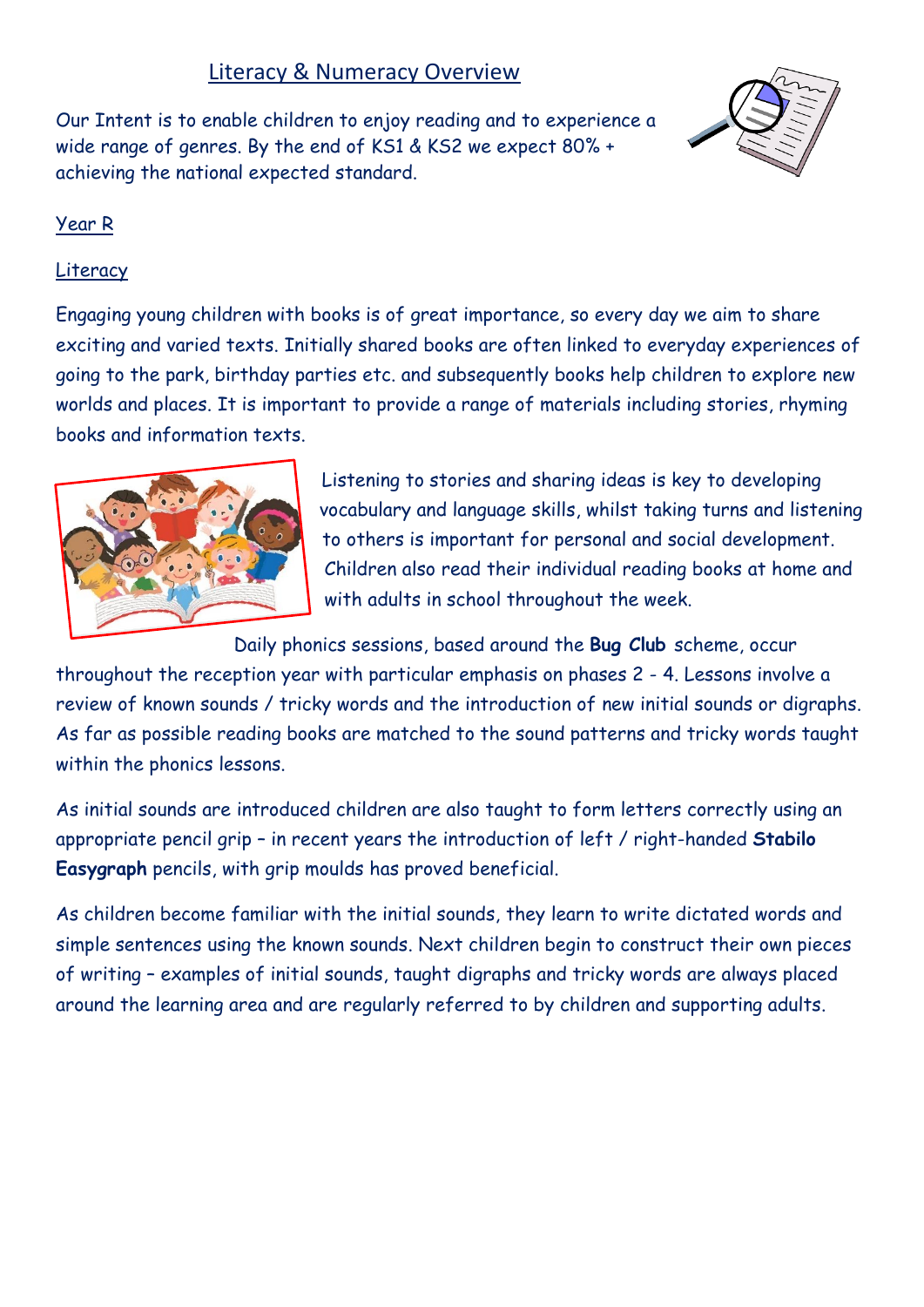Learning through play is of key importance throughout the early years, and literacy is integrated into our play provision. Children have access to good quality books, and these

reflect current interests and topics. They are encouraged to enjoy a range of books and they regularly select books to share at home with their families. Children are encouraged to explain to their peers why they chose a book and what they like about it. This often entices another child to select that book next time! We encourage children to look at the print in the environment and make their own signs and labels for the classroom.



Children are also encouraged to explore mark making a part of their indoor and outdoor play and this is modelled by supportive adults and older children. There is ready access to exciting writing materials including pens, pastels, chalks, clip boards, envelopes, and a varied selection of paper.

## **Maths**



In Foundation Stage, mathematics is a key aspect of learning and there are opportunities to develop interest and skills in this area throughout the day. The role of supportive adults is essential to identify these incidental learning opportunities, for example, whilst giving out drinks, sharing books, looking at the shape of classroom doors and windows, comparing the numbers of pips in an apple core etc.

Everyday there are planned mathematical activities to include counting, sorting, pattern making, measuring, shape recognition etc. Children engage in practical tasks and there are often links with stories, songs and rhymes, for example, 5 Little Ducks, Incy Wincy Spider, 5 Little Speckled Frogs and One, Two, Buckle My Shoe etc. Children are taught to identify numbers to 20 and beyond, and to correctly form the numbers. By the end of the reception year children should have a deep understanding of number to 10 with the ability to subitise numbers and recall number bonds.

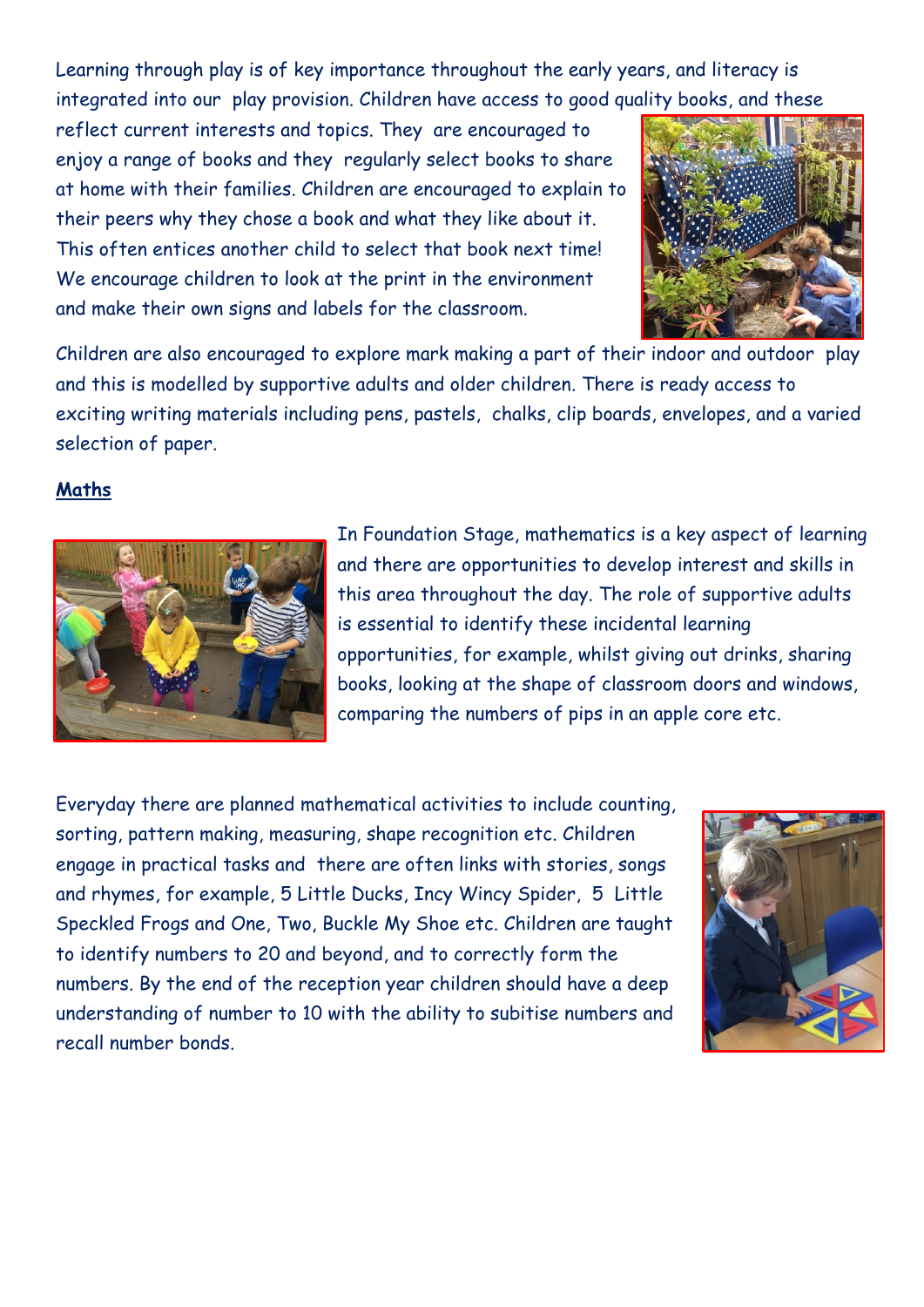

Considerable learning occurs through play throughout the early years. Supportive adults encourage the children to look for patterns, identify links and explore ideas. Regular opportunities are provided for the children to explore materials which lend themselves to mathematical discovery such as dominoes, wooden bricks, board games, spot ladybirds and loose parts such as wooden rings and pebbles.

## **Year 1/2 Literacy and Numeracy Overview**

**Progression from year R**

### **Literacy**

Children are introduced wide of reading materials, and they have a time for independent reading each day. They read regularly to supportive adults in school and families are also encouraged to read every day at home. In literacy lessons we focus on different types and styles of writing, for example, stories with familiar settings, traditional tales, imaginative / fantasy stories, accounts, letters and diaries.



We regularly share stories as a class, and as the year progresses, we enjoy some longer stories and chapter books, such as **The Owl Who Was Afraid of the Dark** (J. Tomlinson) and **Happy Mouseday** (Dick King Smith).



Children continue with daily phonics lessons based around **Bug Club**, with particular emphasis on phases 5 - 6. We regularly review sound patterns and refer to taught digraphs and tricky words. Literacy lessons regularly begin with a shared story, poem or other piece of writing – children describe events, consider the vocabulary, suggest what may happen next etc.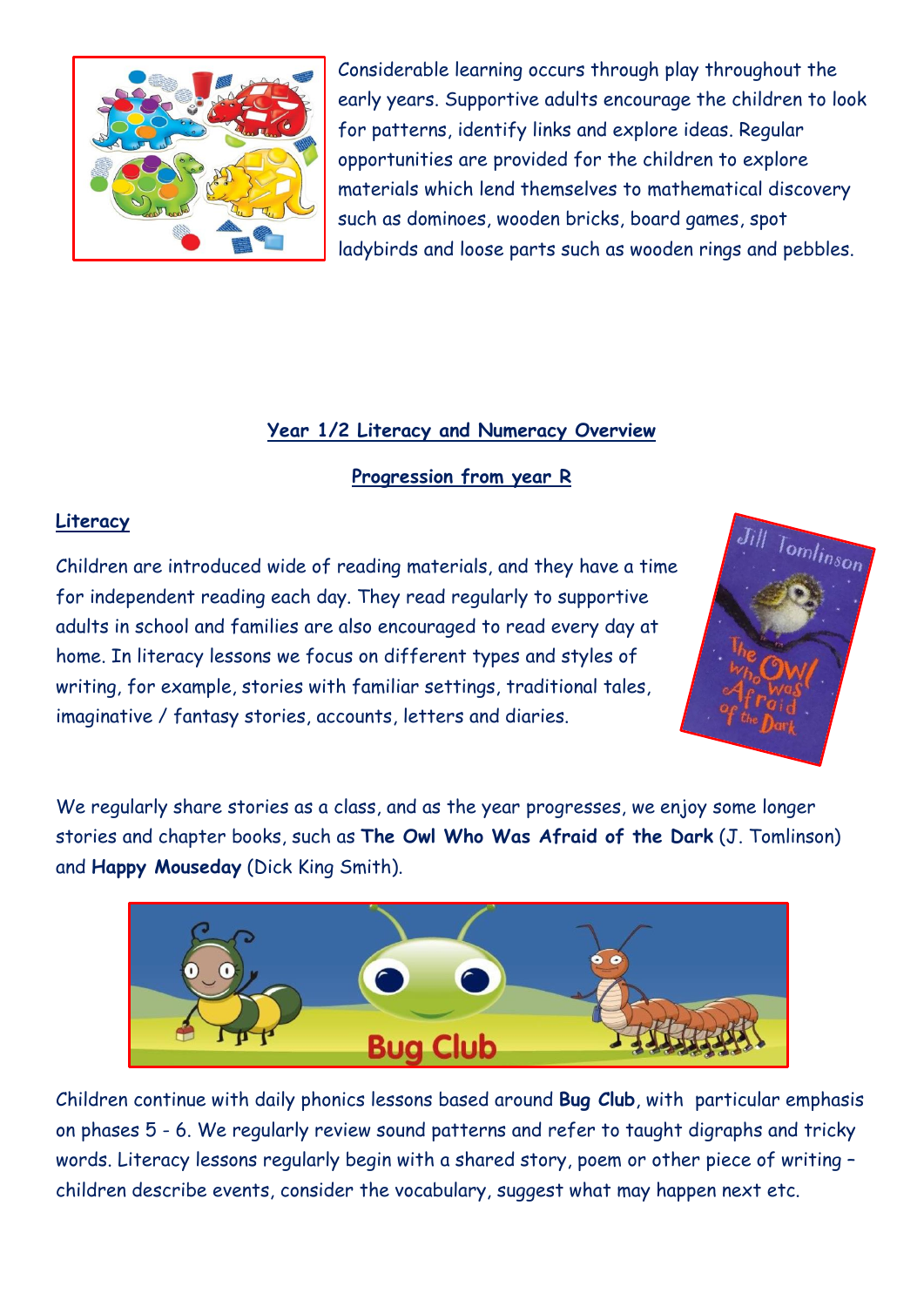

Year 1 often start by retelling what has happened and then developing possible outcomes. Stories with a strong sequence such as the traditional **The Gingerbread Man** or **Panther and Frog** (Bug Club) support this stage of writing. Other useful starters include film clips from Literacy Shed and photos / materials linked to class topics.

For Year 2, there is emphasis on description, including a range of

adjectives and adverbs. The children have opportunities to extend their writing and use a range of sentences including statements, question, commands and exclamations.

When writing recounts of their own experiences such as a visit to the seaside or making a willow den, children are encouraged to describe what happened, explain what they saw /heard and explain their feelings. Before writing we model different beginnings and create vocabulary banks, to enable pupils to enhance the quality of their written work.

Alongside phonics teaching, there is also a focus on spelling, punctuation and grammar. The teaching of spelling is linked to the phonics programme and the specific sound patterns being taught. Each week some key tricky words are also included in the spelling lists. The children take the weekly lists home to learn and are encouraged to read, write and check their spellings for 5/10 minutes each day. If it is difficult or impractical for children to learn spellings at home, additional 1-1 / small group time is allocated in school so that children are less likely to fall behind or lose confidence.

In phonics and handwriting lessons children are reminded of the link between lower-case and upper-case letters and they practise correct letter formation. In Year 1 there is an



emphasis on accurate letter formation, leaving even spaces between words and positioning letters on the lines. In Year 2 children are introduced to the handwriting joins and begin to join their writing. (Nelson Handwriting Scheme)

In Year 1 children are taught to begin sentences with capital letters and to use full stops. Aspects of punctuation and grammar such as the use of question marks and exclamation marks are introduced steadily

throughout the year and may be linked to class topic work. For example,

question words may be usefully introduced as the children embark on some research about minibeasts.

In Year 2 these SPAG skills are practised before extending learning. The next steps include the wider use of capital letters, commas in a list, expanded noun phrases, apostrophes etc. New concepts are taught specifically in SPAG lessons, and subsequently children are given opportunities to use and apply their new skills in literacy assignments.

### **Maths**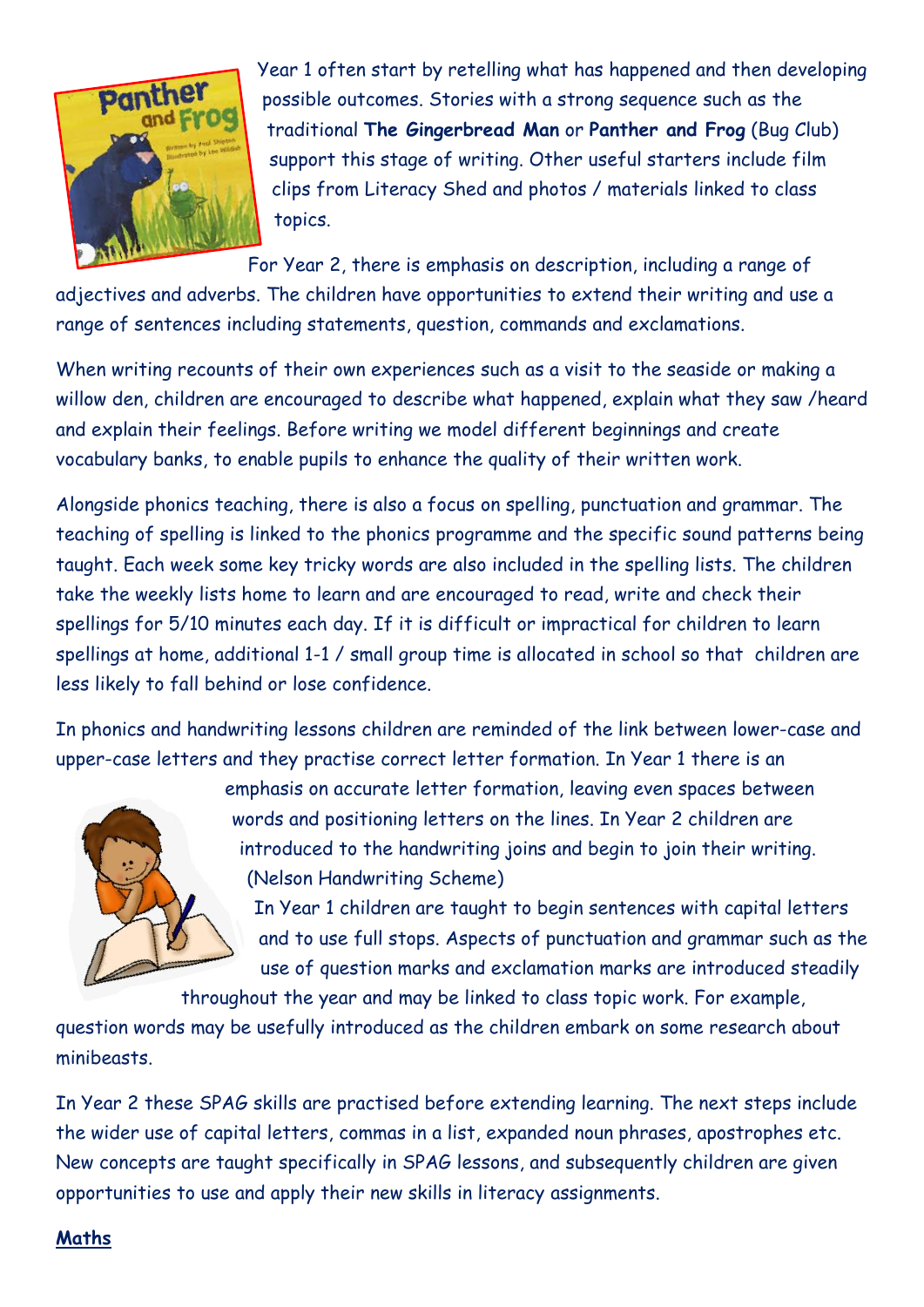Children have daily mathematics lessons within their year groups, beginning with a 10-minute segment, reviewing recent learning / securing number bonds and facts. Then new concepts are introduced, often based around the progression in **Hamilton Maths** and supplemented by materials from **White Rose** and teacher made resources.

If a child encounters difficulties in maths lessons, additional 1-1 support is provided outside of the regular maths lessons to boost confidence and help him / her remain on track in their learning. Half termly **Abacus** assessments help to inform future planning. Y2 also undertake past SAT papers / **Rising Star** assessments to help identify next steps.

### **Year 3/4 Literacy and Numeracy Overview**

#### **Progression from year 2**

#### **Literacy**

Ric- Retrieval, Inference, Choice. Quick Reading Comprehension text and questions. 10 minutes, 3 times a week. Teacher made resource.

Editing Sentence- A sentence to edit spellings and punctuation. Focus on year 3/4 spelling patterns 3 times a week.

Writing takes place within Literacy sessions. Each sequence of lessons is linked to a writing outcome which is book focused, helping children to find pleasure in reading. Real purpose and audience for writing is established for each unit of work and children are equipped with the skills they need to achieve the final writing outcome. Children and adults work together to review, revise and improve their writing, through teacher modelling, marking and verbal feedback. Regular comprehension practise is also encompassed within lessons with a VIPERS focus (Retrieval, Vocabulary, Inference, Summarise, Explanation, Inference) linking to the book being studied.

Weekly spelling tests focusing on a spelling pattern differentiated by simpler words within the same pattern and less to learn. 2 or 3 tricky words are also added from the year 3/4

tricky words list. Children also have personal spellings taken from words they have struggled with during their written work. Children have 2 or 3 opportunities within the week to practice their spellings using a range of strategies e.g. Look, say, cover, write, check or missing vowels…

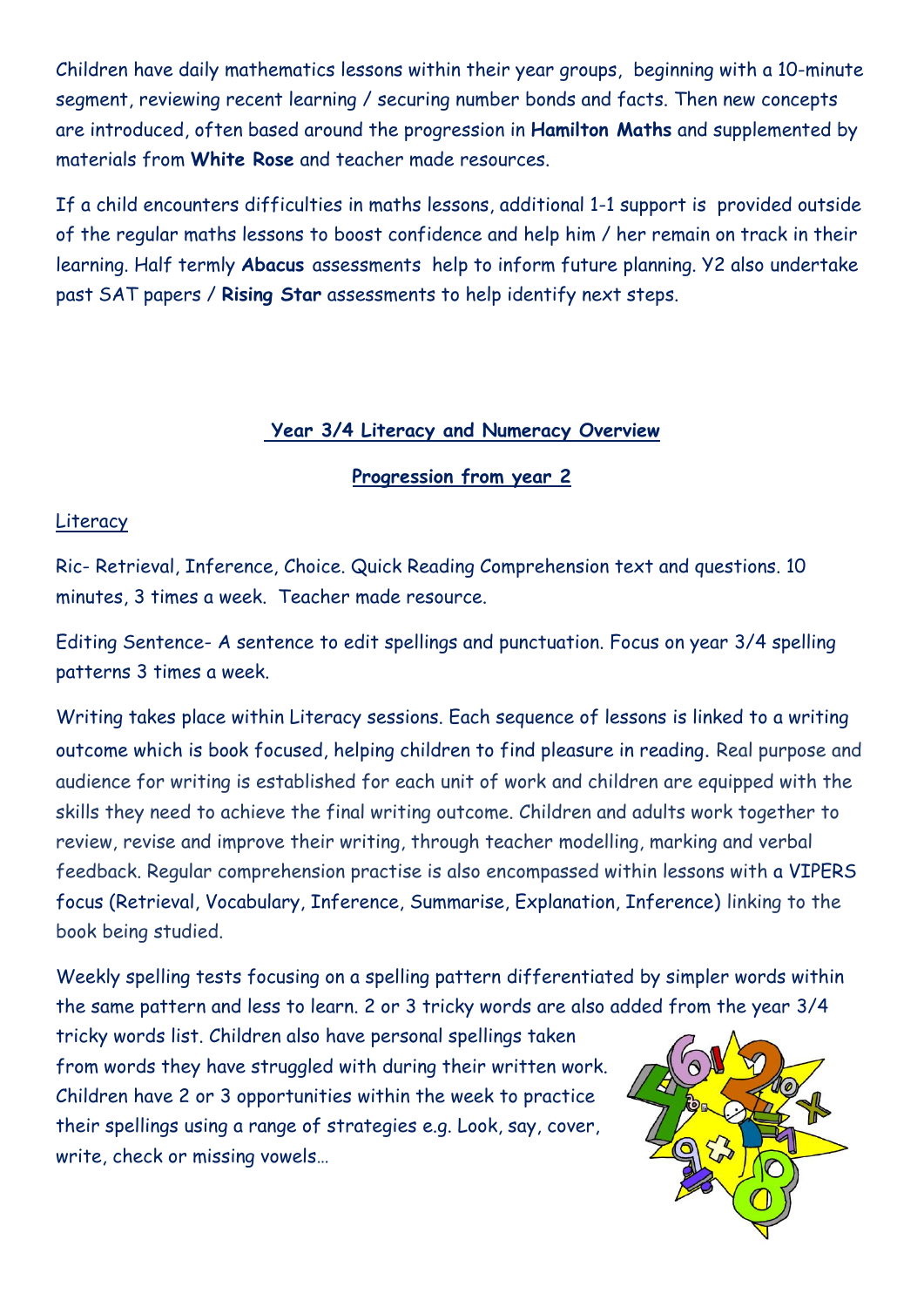#### Maths

Every lesson begins with 5 minutes timetable practice to increase speed and confidence. This includes chanting tables aloud and playing rapid times table games. Following this, the children have a 15-minute starter consisting of teacher made arithmetic questions and questions linked to math's topics recently covered.

The main planning is drawn from Hamilton Year 3/4 mixed age planning. This is heavily supplemented by White Rose, Twinkl and Gareth Metcalfe I See Reasoning resources. Extension challenge questions consist of reasoning and problem-solving activities which extend children's thinking further.



#### **Year 5/6 Literacy and Numeracy Overview**

**Progression from Year 3/4**

#### Literacy

Ric- Retrieval, Inference, Choice. Quick Reading Comprehension text and questions. 10 minutes, 3 times a week. Children draw out key information and summarise main ideas from the text. Teacher made resource.

Editing Sentence- A sentence to edit spellings and punctuation. Focus on year 5/6 spelling patterns 3 times a week. Sentences progress to include grammar and punctuation mistakes to correct.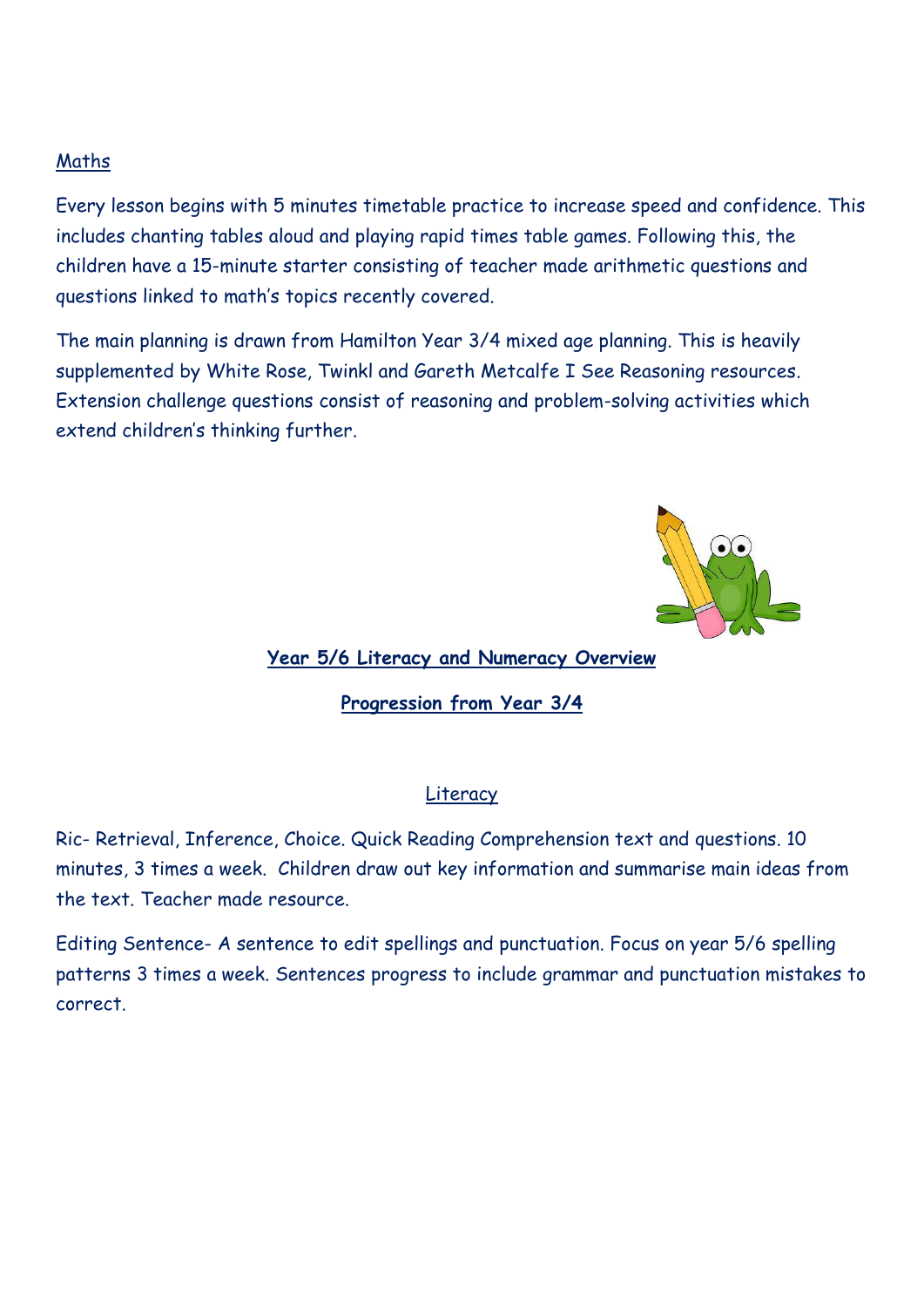Main Literacy lessons are planned using a range of sources- Literacy Shed for film and book related units, Hamilton Trust and own planning linked to topic work. Additional Grammar and Punctuation resources also include Twinkl and CGP.



Children read for pleasure for a minimum of 15 minutes a day. We have a wide range of quality reading books across a range of genres including myths and legends, modern fiction, traditional stories and stories from other cultures. Children usually have an individual reading session with an adult to talk about their text, especially themes within the text and discuss their understanding of the book. The class reading challenge incentivises the children to read regularly, to discuss books with

their friends, read sequels and to read classic fiction. It also encourages the reading, learning and performing poetry by heart. We also have a range of fiction and non- fiction linked to topic work e.g. The Victorians, World War 2, which are highlighted at relevant times. Atlases and maps also form an important part of reading and research particularly in history and geography teaching.

Weekly reading comprehension using predominantly Literacy Shed Comprehension Plus resources stage 5 and 6 (Lexile Score 840+) using a variety of text styles with a VIPERS focus (Retrieval, Vocabulary, Inference, Summarise, Explanation, Inference). Texts include narratives, poetry, formal and informal letters, diaries, newspapers, playscripts, information texts etc. As part of these comprehensions, children analyse and evaluate the use of language using technical terminology such as metaphors, similes etc. These lessons often take a whole class approach and include discussions on different viewpoints and how the characters develop through the text. Vocabulary exercises also take an important part in reading comprehension. Children are encouraged to highlight unfamiliar words, guess meanings by reading in context, use dictionaries and thesauruses to find definitions and synonyms. These are then noted for use in their writing.

Weekly spelling tests focusing on a spelling pattern differentiated by simpler words within the same pattern and less to learn. 2 or 3 tricky words are also added from the year 5/6 tricky words list. Children also have personal spellings taken from words

they have struggled with during their written work. Children have 2 or 3 opportunities within the week to practice their spellings using a range of strategies e.g. Look, say, cover, write, check or missing vowels…



**Maths**